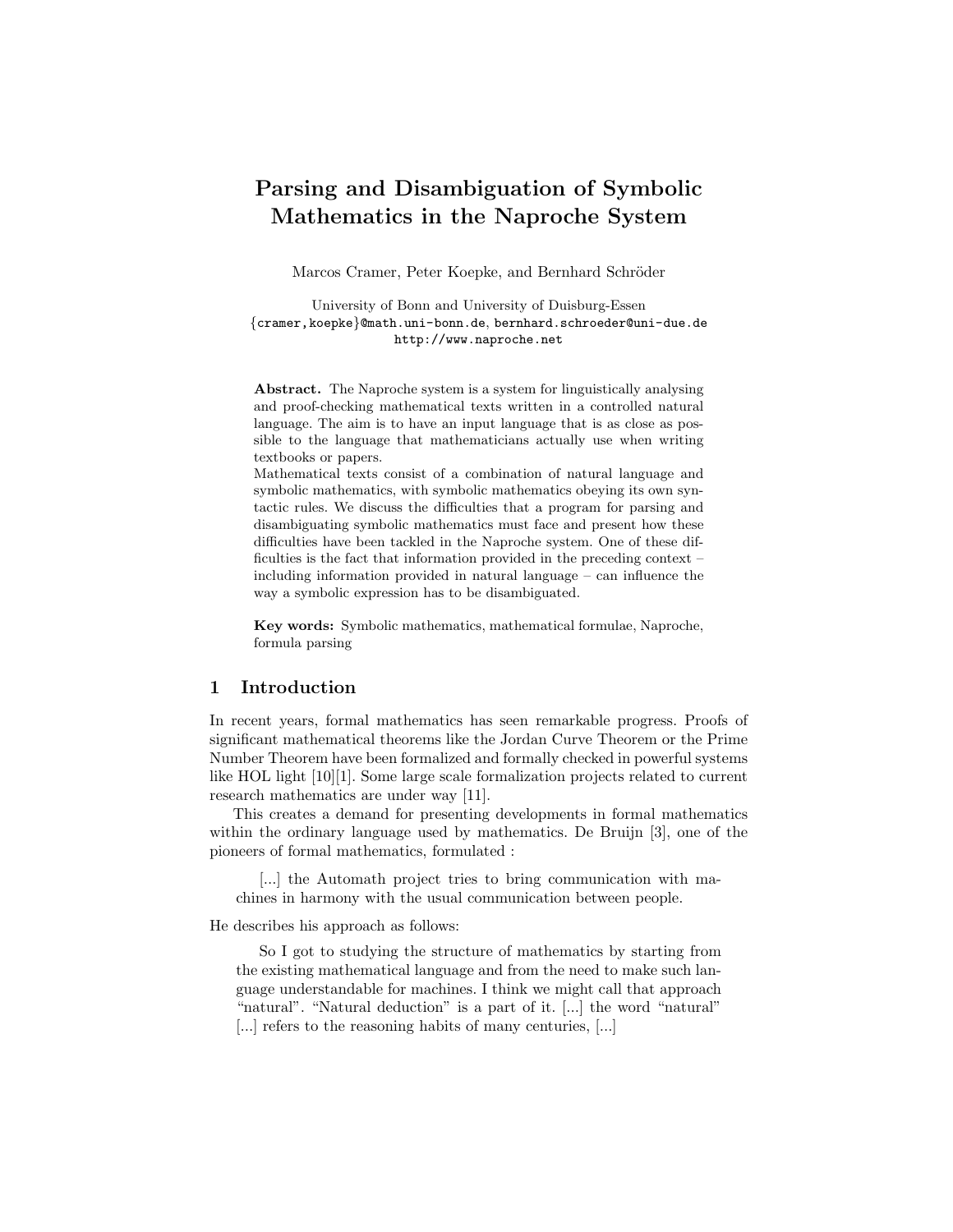The Naproche project<sup>1</sup> (NAtural language PROof CHEcking) tries to take up some of the challenges of natural formal mathematics. Due to the tremendous difficulties in in the deep semantic analysis of natural language and common (mathematical) arguments, known from linguistics and artificial intelligence, at the moment, success can only be limited: the general problem appears to be "AIhard". Naproche therefore restricts itself to a kind of existence proof: to show that one can formulate substantial mathematical texts, so that they are acceptable texts for ordinary mathematicians, but simultaneously computer readable and checkable for linguistic and mathematical correctness. This involves several subtasks, in particular the development of a controlled natural language for mathematics with corresponding parsing mechanisms, parsing of (LAT<sub>EX</sub>-style) mathematical formulae, translations into first-order formats, and the connection with strong automatic provers to supply missing "trivial" proof elements. Currently we are in the process of reformulating parts of E. Landau's Grundlagen der Analysis [16] in the Naproche controlled language and simultaneously developing the Naproche formal mathematics system.

In this paper we address the problem of parsing mathematical formulae embedded in some mathematical text. Despite the widespread assumption that mathematical formulae are exact, they are often very ambiguous in a way that (standard) typing does not sufficiently resolve. We study situations in which further information, mathematical and linguistic, from the ambient text has to be taken into account.

We demonstrate with a number of representative examples, that fairly complex formulae, written in "simple LATEX", can be correctly parsed, and we expect to be able to parse nearly all formulae that will be coming up in the formalization of Landau's Grundlagen. Unfortunately, a further evaluation of our methods appears to be problematic at this moment. Due to the many styles of writing mathematics and coding it in LAT<sub>EX</sub> we cannot hope to be able to parse arbitrary formulae from large repositories of mathematical material. Like with the controlled input language we are dependent on adequate reformulations, where adequacy has to be judged by experts in the subject. Note that reformulations and reformalizations are ubiquitous in formal mathematics anyway, to get proofs to work. To determine "degrees of naturality" is notoriously problematic, as is well-known from experimental linguistics, and has to be left to the reader's appreciation.

After presenting the Naproche System in section 2, we exhibit the flexibility of symbolic mathematics in section 3, explaining why this flexibility makes symbolic mathematics so difficult to parse and disambiguate. In section 4, we proceed to discuss possible approaches to tackling these difficulties. Our solution to these problems is presented in sections 5 to 8, which are followed by a section on related work and a conclusion.

<sup>&</sup>lt;sup>1</sup> Naproche is a joint initiative of PETER KOEPKE (Mathematics, University of Bonn) and BERNHARD SCHRÖDER (Linguistics, University of Duisburg-Essen). The Naproche system is technically supported by GREGOR BÜCHEL from the University of Applied Sciences in Cologne.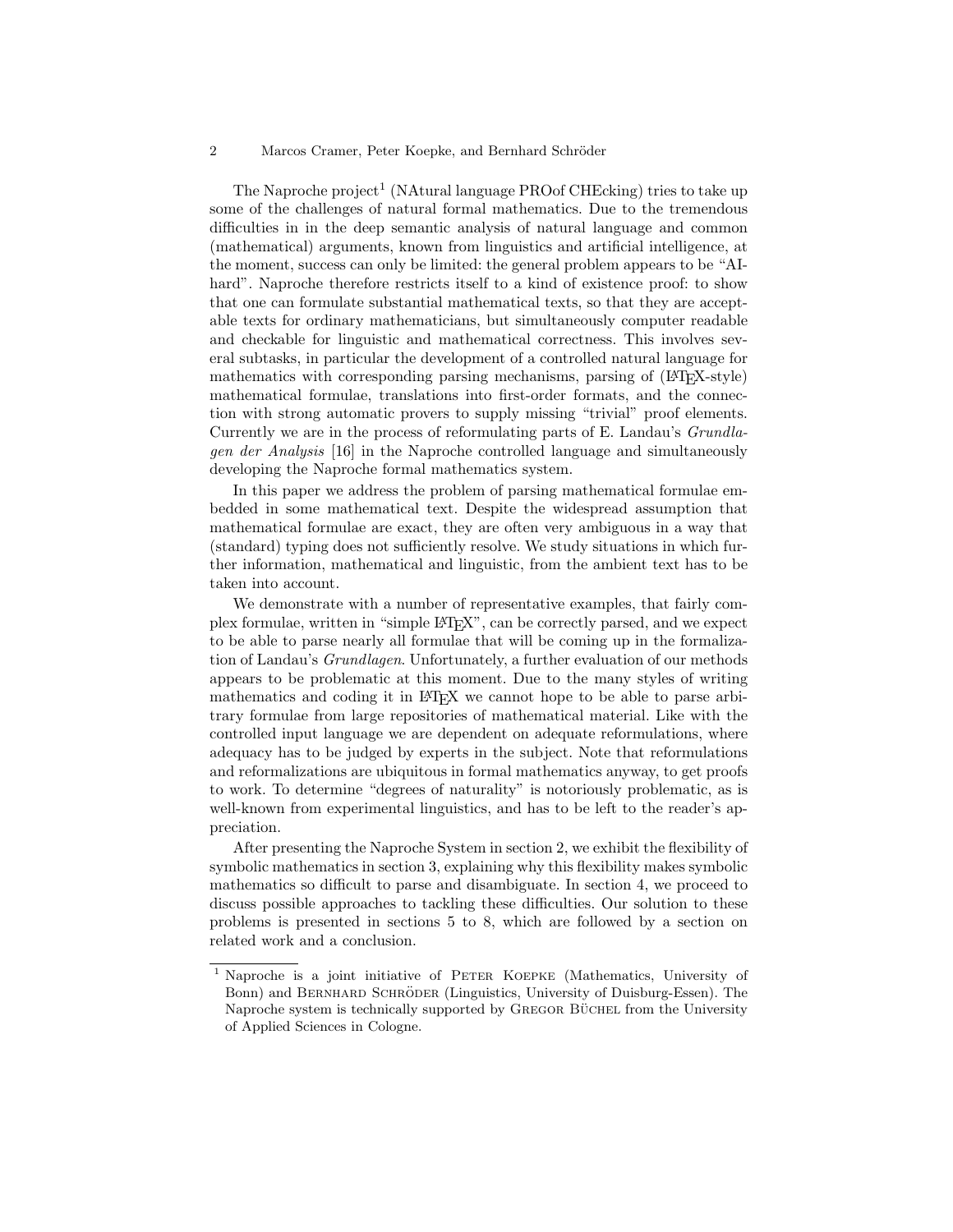# 2 The Naproche System

A central goal of Naproche is to develop and implement a controlled natural language (CNL) for mathematical texts which can be transformed automatically into equivalent formulae of first-order logic using methods of computational linguistics [7]. We have developed a prototypical Naproche system, which can automatically check texts written in the Naproche CNL for logical correctness [6]. We test this system by reformulating parts of mathematical textbooks and the basics of mathematical theories in the Naproche CNL and having the resulting texts automatically checked.

The Naproche system transforms a given input text into a logical representation of its content, called a Proof Representation Structure (PRS). The PRS is checked for logical correctness with the aid of automated theorem provers. More precisely, the PRS creation and checking process is performed sentence by sentence: For every sentence in the text, the system first parses the sentence and updates the PRS accordingly; afterwards, it checks the logical correctness of the additions that have been made to the PRS. The checking algorithm keeps a list of first order formulae it considers to be true, called premises, which gets continuously updated during the checking process, and which represents the mathematical knowledge that a reader of the text has collected up to a given point in the text.

# 3 Symbolic mathematics

One of the conspicuous features of the language of mathematics is the way it integrates mathematical symbols into natural language material. The mathematical symbols are combined to mathematical expressions, which are often referred to as mathematical formulae or mathematical terms depending on whether they express propositions or whether they refer to a mathematical object. Already at first sight, a whole variety of syntactic rules are encountered for forming complex terms and formulae out of simpler ones; a basic classification of these was provided by Ranta [18]:

- There are infix operators that are used to combine two terms to one complex term, e.g. the + symbol in  $m + n$  or  $\frac{1}{x} + \frac{x}{1+x}$ .
- There are suffix operators that are added after a term to form another term, e.g. the ! symbol in  $n!$ .
- There are prefix operators that are added in front of a term to form another term, e.g.  $\sin$  in  $\sin x$ .
- There are infix relation symbols used to construct a formula out of two terms, e.g. the  $\lt$  symbol in  $x \lt 2$ .

As noted by Ganesalingam [9], "this simple classification is adequate for the fragment Ranta is considering, but does not come close to capturing the breadth of symbolic material in mathematics as a whole." It does not include notations like  $[K : k]$  for the degree of a field extension, it does not allow infix operators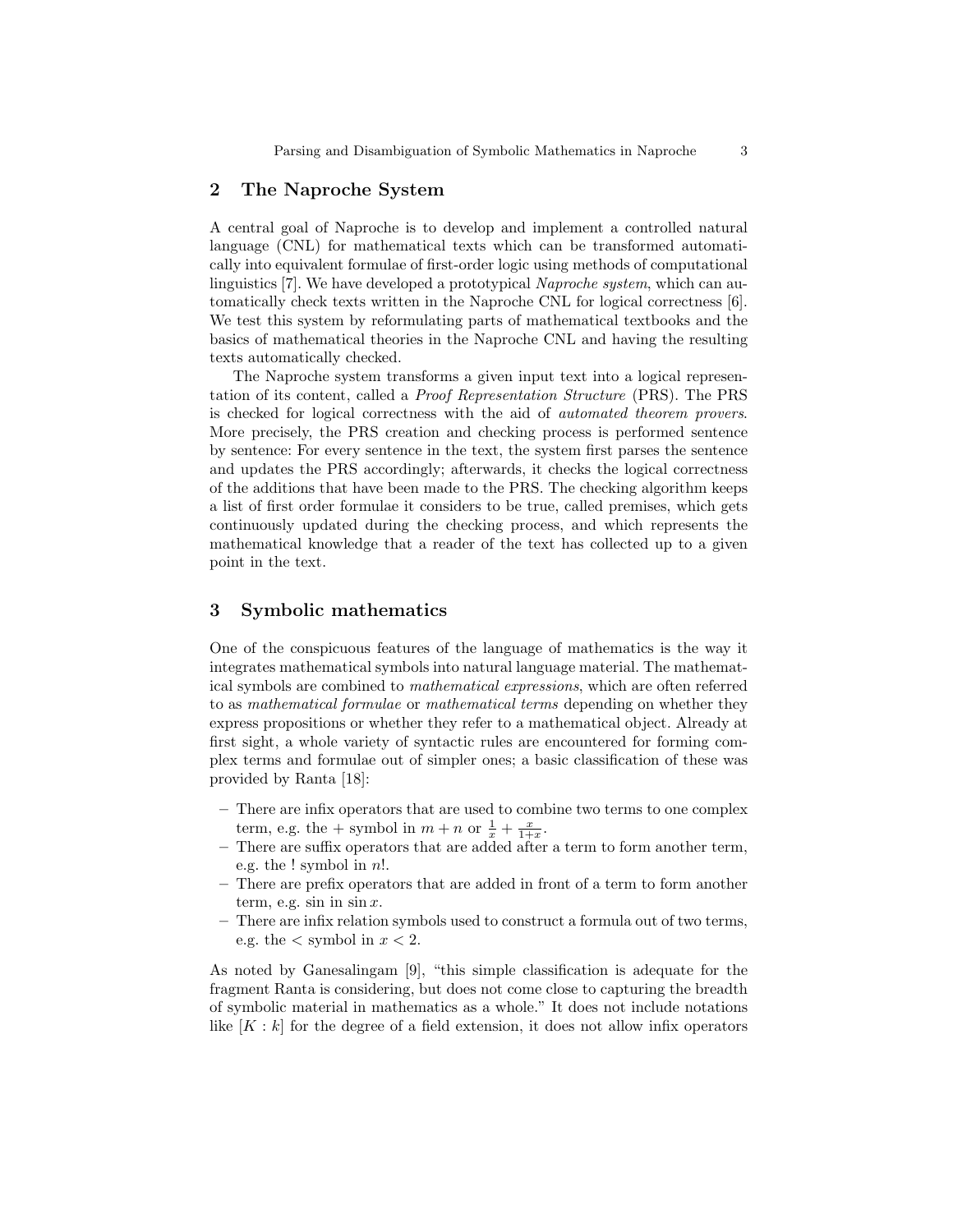to have an internal structure, like the  $*_G$  in  $a *_G b$  for denoting multiplication in a group  $G$ , nor does it account for the common way of expressing multiplication by concatenation, as in " $a(b+c)$ ".

Another kind of prefix operator not mentioned by Ranta is the one that requires its argument(s) to be bracketed, e.g. f in  $f(x)$ . (Of course, the argument of a prefix operator like sin might also be bracketed, but generally this is done only if the argument is complex and the brackets are needed for making sure the term is disambiguated correctly.) This is even the standard syntax for applying functions to their arguments, in the sense that a newly defined function would be used in this way unless its definition already specifies that it should be used in another way.

The expression  $a(x + y)$  can be understood in two completely different ways, depending on what kind of meaning is given to  $a$ : If  $a$  is a function symbol and  $x+y$  denotes a legitimate argument for it, then  $a(x+y)$  would be understood to be the result of applying the function a to  $x+y$ . If on the other hand a, x and y are – for example – all real numbers, then  $a(x + y)$  would be understood as the product of a and  $x+y$ . Now whether a is a function or a real number should have been specified (whether explicitly or implicitly) in the preceding text. This is why we say that the disambiguation of symbolic expressions requires information from the preceding text, and this information might have been provided in natural language rather than in a symbolic way.

As one can already see from these sketches of symbolic mathematics, the task of parsing and disambiguating symbolic expressions has a lot of aspects.

One of the issues that has to be surmounted in order to treat mathematical symbolism directly in a computer program is its two-dimensionality. Mathematicians extensively use superscripts and subscripts and put terms above other terms as in the fraction notation. Naproche has already for some time adopted LATEX for its input, so that in this paper we restrict ourselves to parsing and disambiguating the LAT<sub>EX</sub> code that is used for generating mathematical formulae.<sup>2</sup> The reversion of a pictorial symbolic input into a L<sup>AT</sup>EX input or another linearisation of it is certainly an interesting undertaking, but outside the scope of this paper.

In order to cope efficiently with the diversity of possible LAT<sub>EX</sub> codes for a given symbolic output – e.g.  $a^b$  and  $a^{\frown}$  (b) both producing  $a^b$  – we normalise the LAT<sub>EX</sub> input before the actual parsing process, in this case to  $a^{\dagger}b$ . For the rest of this paper, we use this normalised LATEX code whenever it is necessary for the explanation; when the L<sup>AT</sup>EX code is not necessary for the explanation, we use the typographic notation that depicts the mathematical symbols as they are commonly drawn and printed.

 $^{\rm 2}$  We restrict ourselves to standard IATEX, i.e. without any user-defined macros. Additionally, we in some respects require the author to use *neat* LAT<sub>E</sub>X, e.g. to write the sine function using \sin rather than sin in order to distinguish it from the concatenation of the three variables  $s, i$  and  $n$ .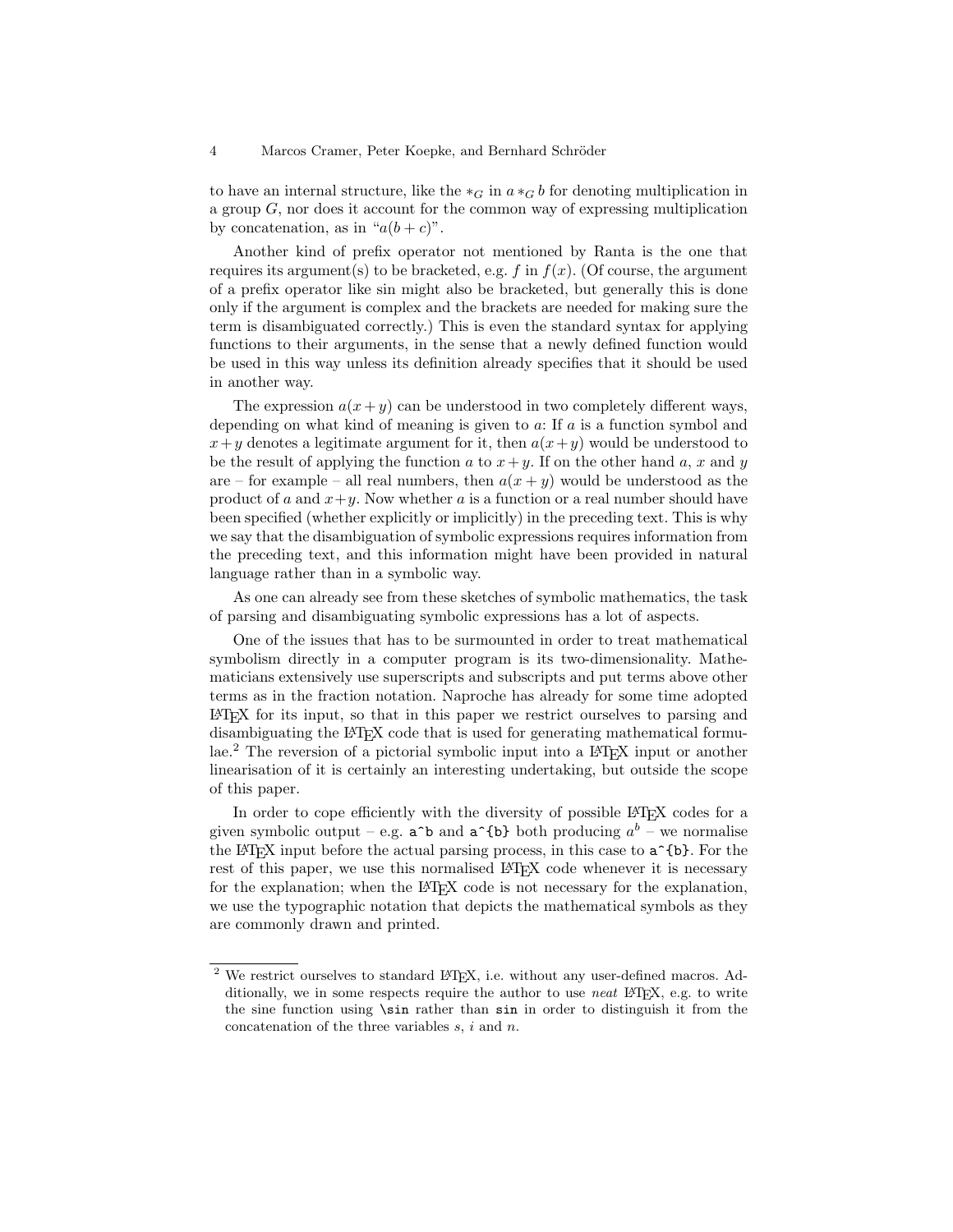## 4 Possible approaches to disambiguation

If  $a(x + y)$  is to be read as the value of a function a at  $x + y$ , then a has to be a function. This requirement can be understood in two different ways, which are nevertheless related and combinable: Either it is considered to be a presupposition of the symbolic expression  $a(x + y)$ ; in this case, the linguistic theory of presuppositions with all its elaborations might be considered to be applicable to this case  $[13][8]$ . Or it is considered to be a *type judgement* about a; in this case, it should be possible to formulate a type system for symbolic mathematics and reuse existing ideas from type theory to describe and work with this type system.

In the context of a proof checking system like Naproche, presuppositions have to be checked for their correctness, i.e. the presuppositions of an expression have to be checked to logically follow from the premises that are available at the point where the expression is used [8]. One possible approach that we took into consideration for disambiguating symbolic expressions was to check their presuppositions already during the parsing process, so that readings which lead to wrong presuppositions would already be blocked during the parsing process. This approach, however, has turned out to be far too inefficient: It would involve constantly calling automatic theorem provers during the parsing process and waiting for their output before continuing the parsing.

Another approach is to rely on a type system rather than on presupposition fulfillment for disambiguating symbolic mathematics. In that case, one needs a very rich and flexible type system for symbolic mathematics. Such a type system has been developed ingeniously by Ganesalingam [9]. However, to attain the richness of the type system required for handling all kinds of ambiguities that can arise, he was obliged to require the author of a text that is to be parsed by his system to write sentences whose sole function is to create types that are needed for certain disambiguations. Given that the goal of Naproche is to stay as close as possible to the language that mathematicians naturally use, this aspect of Ganesalingam's approach made it less attractive for us.

So we decided to take up a combined approach, in which there is a relatively simple type system capable of blocking most unwanted readings during the parsing process, with the remaining readings being filtered by checking their presuppositions.

## 5 A type system for symbolic mathematics

In the type system that Naproche uses for handling symbolic mathematics, there are two basic types:  $i$  for individuals and  $o$  for formulae expressing propositions. Apart from these, there are function types of the form  $[t_1, ... t_n] \rightarrow t$ , where  $t_1, \ldots, t_n$  are the types of the arguments the function takes and t is the type of the term that we get when we apply this function to legitimate arguments. So unlike in the Simple Theory of Types (STT) [5], we have an inherent way of handling multi-argument functions. In STT, multi-argument functions must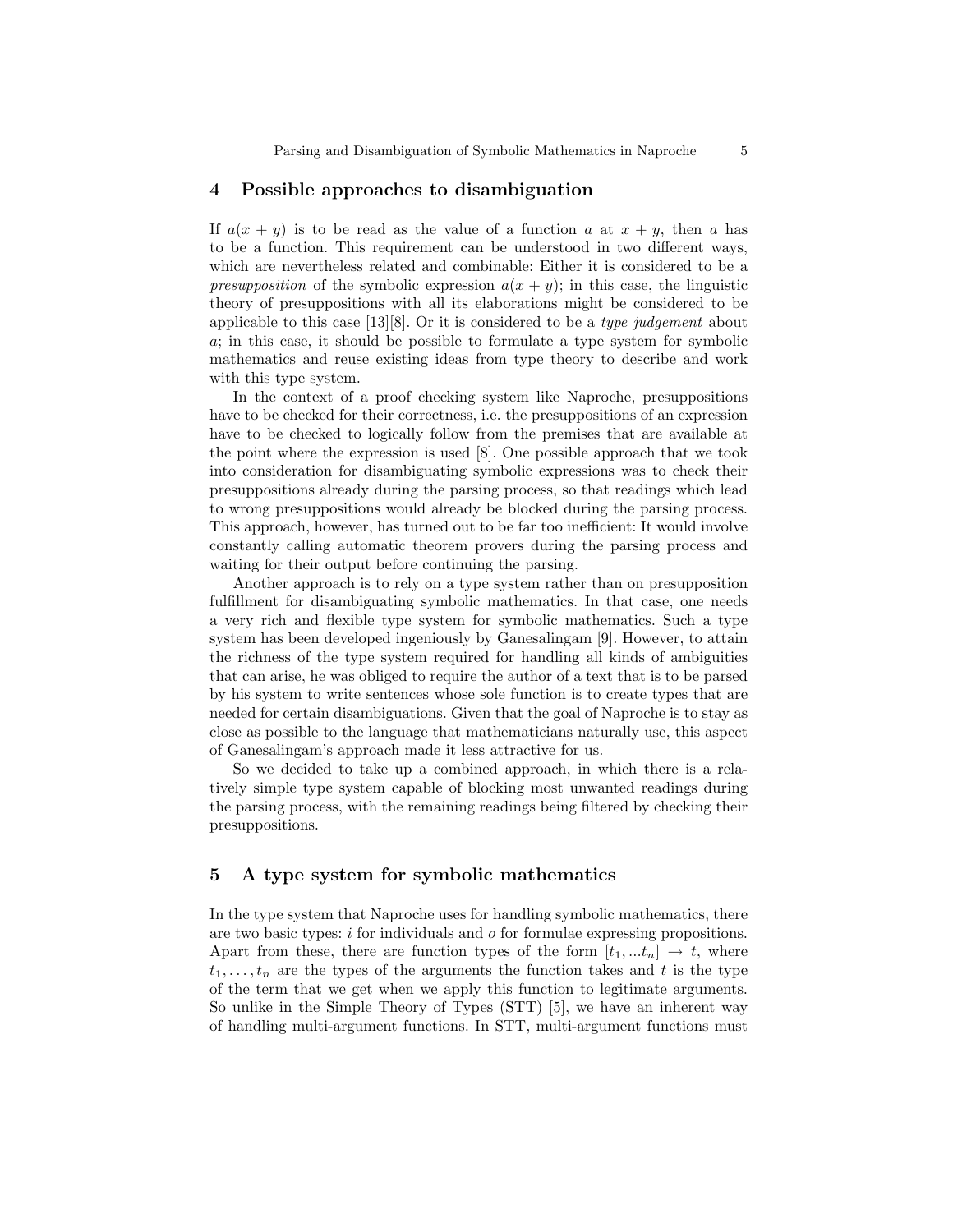be simulated by functions whose codomain type is again a function type, e.g. + would be considered a function from natural numbers to functions from natural numbers to natural numbers. We, however, want to use types to describe how mathematical formulae are structured in actual mathematical texts, and for this purpose it is better to have multi-argument functions inherently in the type system.

Note that formulae are also considered terms (namely terms of type  $\rho$ ), and that the logical connectors are considered functions of type  $[o, o] \rightarrow o$  or  $[\rho] \rightarrow \rho$ . Even quantifiers are considered to be functions, namely two-place functions whose first argument has to be a variable and whose second argument is a term of type o that may depend on the variable. We formalise this by writing the type of quantifiers as  $[var( , X), X - o] \rightarrow o$ , where  $var( , X)$  means that the first argument is a variable X of type  $(i.e.$  of any type), and  $X - o$  means that the second argument is a term of type  $o$  possibly depending on  $X$ <sup>3</sup>

### 5.1 Syntactic types

As already discussed in section 3, functions can behave in syntactically different ways. For example,  $+$  is generally used as an infix function symbol  $({}^{\omega}a + b^{\nu})$ , whereas the notation  $f(x)$  uses a function symbol f in prefix position with its argument in brackets. In Naproche, we distinguish six basic ways in which function symbols behave syntactically, and call these the syntactic types of the corresponding function symbols:

- 1. *infix*: Two-argument function symbol placed between its arguments (e.g.  $+$ in  $n + m$ ).
- 2. suffix: One-argument function symbol placed after its argument (e.g. ! in  $n!)$ .
- 3. prefix: One-argument function symbol placed before its argument (e.g. sin in  $\sin x$ ).
- 4. classical: Function symbol with one or more arguments preceding its arguments, which are bracketed and separated by commas (e.g. f in  $f(x)$  or  $f(x, y)$ .
- 5. *quantifier*: Two-place function symbol placed before its two arguments, where the arguments have to have types of the form  $var(t_1, X)$  and  $X - t_2$ , and where the first argument position may be filled with a variable list rather than a single variable (e.g.  $\forall x, y \ R(x, y)$ ).
- 6.  $circumfix$ : Expression for a function with one or more arguments, which are embedded into a predefined string of symbols, with at least one symbol at the beginning, at the end and between any two successive arguments (e.g. the degree of a field extension,  $[K : k]$ , considered as a two-place function depending on K and k). The *name* of a circumfix function is this predefined string with [arg] denoting the positions of its arguments. For example, the name of the field extension function is  $[[arg]:[arg]]$ .

 $3$  We use Prolog-like notation, i.e. capital letters for variables and  $\overline{\ }$  for an anonymous variable, when describing the type system.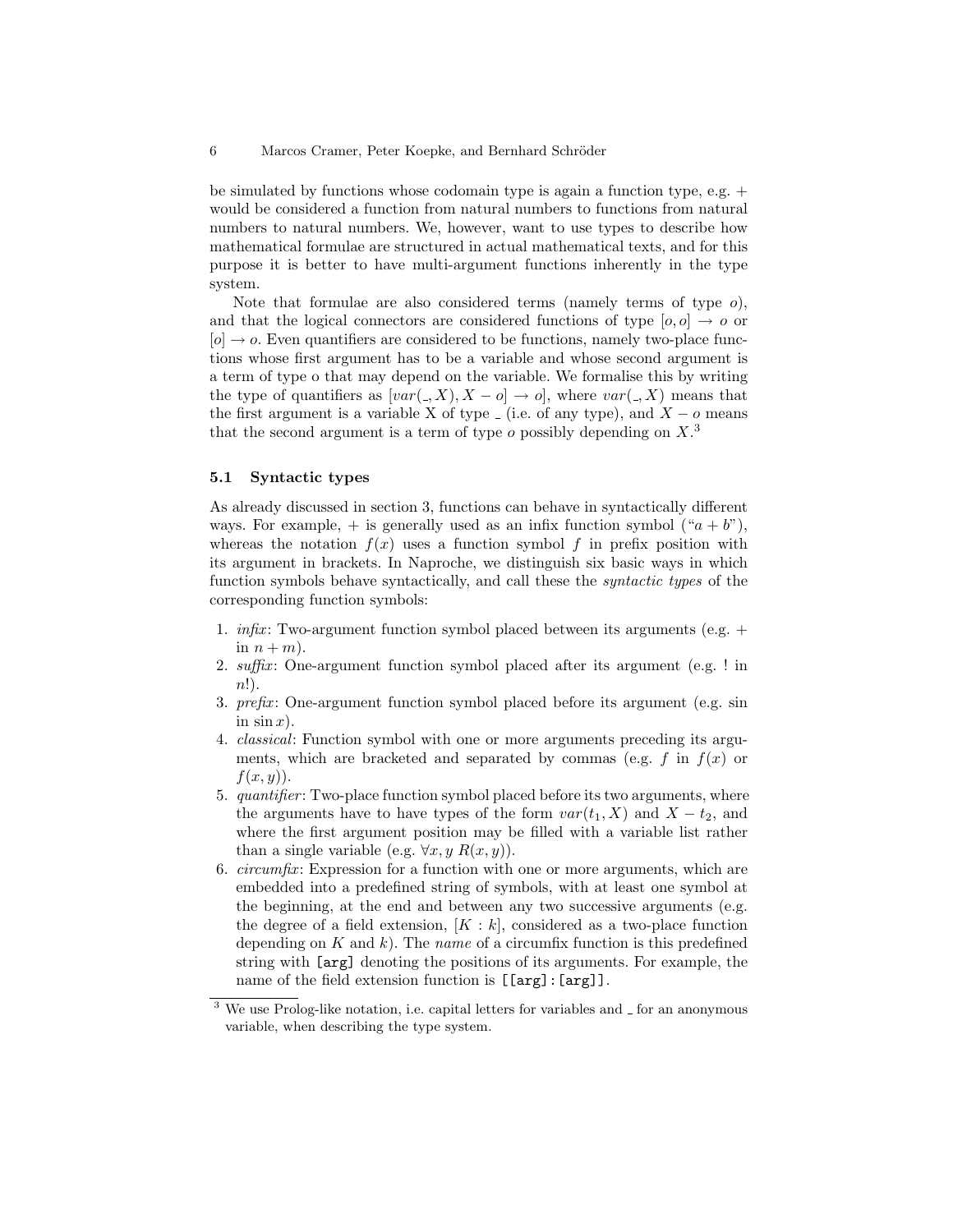Now consider an example from real analysis, namely the differentiation function, which is a function from differentiable real functions to real functions, sending any  $f$  to its derivative  $f'$ . When written in this '-notation, this function clearly has syntactic type *suffix*. But when we write  $f'(x)$ , we use the complex function name  $f'$  as a function with syntactic type *classical*. Now this does not seem to depend on the syntactic type of f: Suppose we have defined an extension of the factorial function ! to the reals (e.g. by  $x! := \Gamma(x+1)$  using the Gamma function  $[12]$ . If we then apply its derivative !' to some real x, we would write  $\frac{1}{x}(x)$  and not  $x!^{1.4}$ . So it seems to be inherent in the way the differentiation function symbol ' is used that the complex function name it produces is of syntactic type *classical*. We formalise this by saying that ' is of syntactic type  $\sqrt{\text{suffix}}$ , classical. This means that its basic syntactic type is suffix, and the syntactic type of any function name whose head is  $'$  is *classical*.

This machinery makes it possible to correctly handle many complicated notations: For example, exponentiation is treated as a function of syntactic type  $\text{circumfix}, \text{suffix}$  and of type  $[i] \implies ([i] \implies i))$  (so in this case the notation we use makes us treat this multiple-argument function in the way such functions are treated in STT rather than using an inherent multiple-function type), where the name of the circumfix function is  $\hat{\ }$  [[arg]}. In the case of  $x^{\hat{\ }}$  {y}, this function is first applied to y, yielding  $\hat{y}$ , which is considered a suffix function, so that applying it to x yields  $x^{\prime}(y)$ .

In Naproche we distinguish two different kinds of math modes: The first is used for formulae (like  $x = y^2$ ) and terms that serve as definite noun phrases (like  $2x - 1$ ). The second is used for quantified terms, like the first two symbolic expressions in "For every x there is some  $f(x)$  such that  $R(x, f(x))$ ." Terms of the first kind are parsed by what we call the normal formula grammar, and terms of the second kind are parsed by what we call the quantterm grammar.

## 6 Normal Formula Grammar

Below we describe the normal formula grammar semi-formally by first listing (in a formal DCG-notation with Prolog-like syntax) a list of simplified grammar rules that any term must obey and then describing informally additional constraints that any term must satisfy in order to be actually parsed by the grammar. The constituent "term" used in the DCG rules below has an argument specifying the syntactic type of the term (i.e. a list of basic syntactic types). We use the variable name ST for a variable ranging over syntactic types.

#### Simplified normal formula grammar

 $term(ST) \rightarrow term([classical|ST]), [7, term_list, [7)'].$  $term(ST) \rightarrow term($ , term( $sum(ST)$ ).

<sup>4</sup> Since this is a made-up example, we should add that our intuition as to what notation would be appropriate here has been confirmed by a number of mathematicians from the University of Bonn.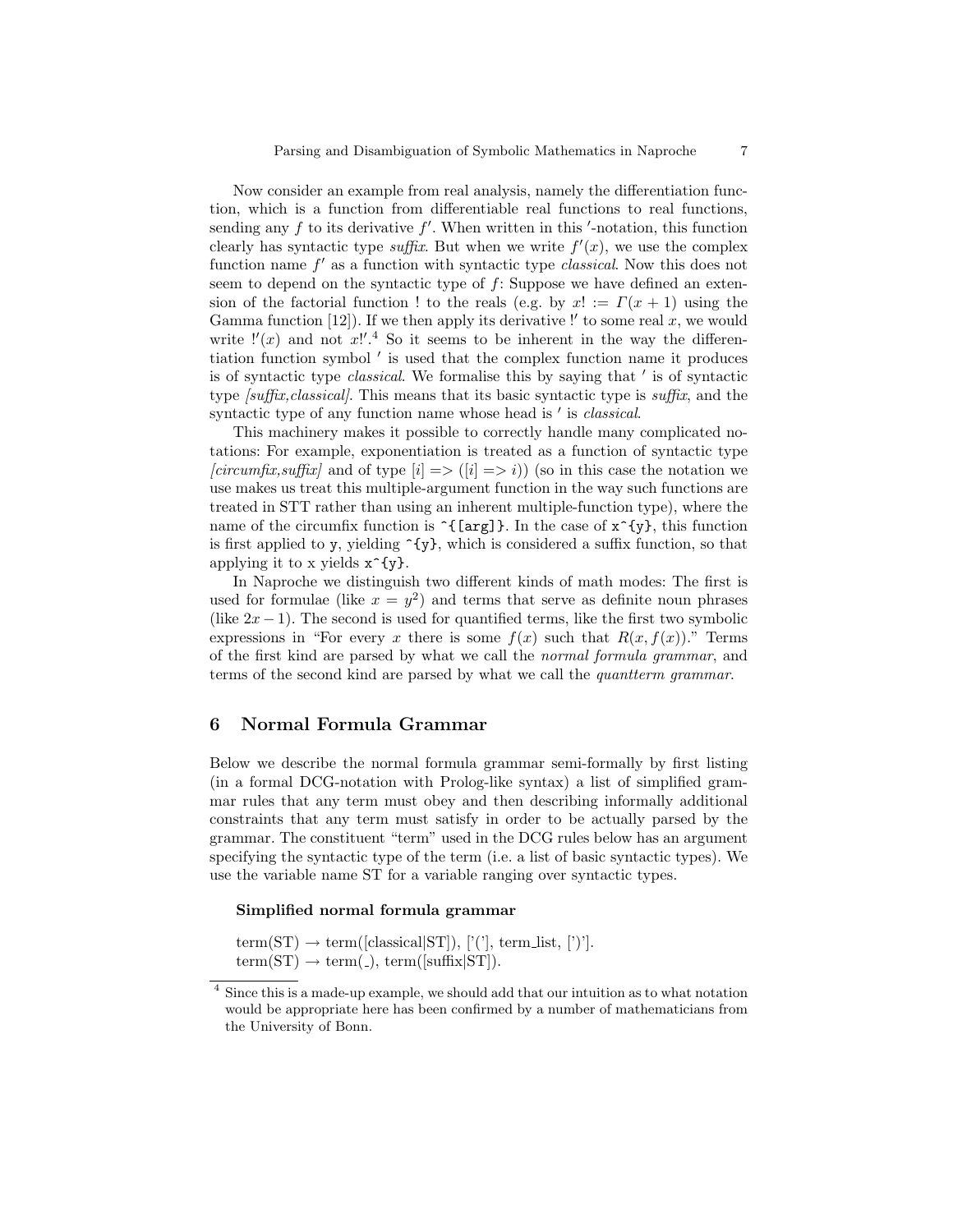```
term(ST) \rightarrow term([prefix|ST]), term().
term(ST) \rightarrow term([quantifier|ST]), variable_list, term(.).
term(ST) \rightarrow term(.), term([infix|ST]), term(.).
term(ST) \rightarrow circumfix-term(ST).term(ST) \rightarrow ['('], term(ST), [')'].
term(ST) \rightarrow variable(ST).term list \rightarrow term(.), [','], term list.
term\_list \rightarrow term(.
variable list \rightarrow quantified variable, [','], variable list.
variable list \rightarrow quantified variable
quantified variable \rightarrow [...].
variable \rightarrow [...].
```
For every predefined or accessible<sup>5</sup> variable V of syntactic type ST, add a rule of the following form to the grammar: variable(ST)  $\rightarrow$  V.

For every accessible circumfix function of syntactic type ST and name  $S_1^1 \ldots S_1^{n_1} [arg] S_2^1 \ldots S_2^{n_2} [arg] \ldots [arg] S_m^1 \ldots S_m^{n_m}$ , add a rule of the following form to the grammar: circumfix\_term(ST)  $\rightarrow$  $[S_1^1], \ldots, [S_1^{n_1}], term(.) [S_2^1], \ldots, [S_2^{n_2}], term(.) \ldots, term(.) [S_m^1], \ldots, [S_m^{n_m}].$ 

#### 6.1 Operator priorities

Syntactic disambiguation principles like the precedence of multiplication and division operators over addition and subtraction operators are encoded into the grammar using predefined operator priorities. We use the following operator priorities (in the order of decreasing precedence):

- $-$  +, -,  $\rightarrow$  and  $\leftrightarrow$
- Prefix functions
- Suffix functions
- Other infix functions

Additionally, there is a principle which overrides the above operator priorities, namely that the operators used to form atomic formulae always have a higher precedence than the operators used to combine atomic formulae into complex formulae.

As an example for the functioning of these syntactic disambiguation principles,

<sup>5</sup> Given that Naproche's Proof Representation Structures are a variant of Discourse Representation Structures [14], "accessible" is to be understood as in Discourse Representation Theory. Basically, an accessible variable is a variable that was introduced in the preceding text that we can refer to by using the same variable name.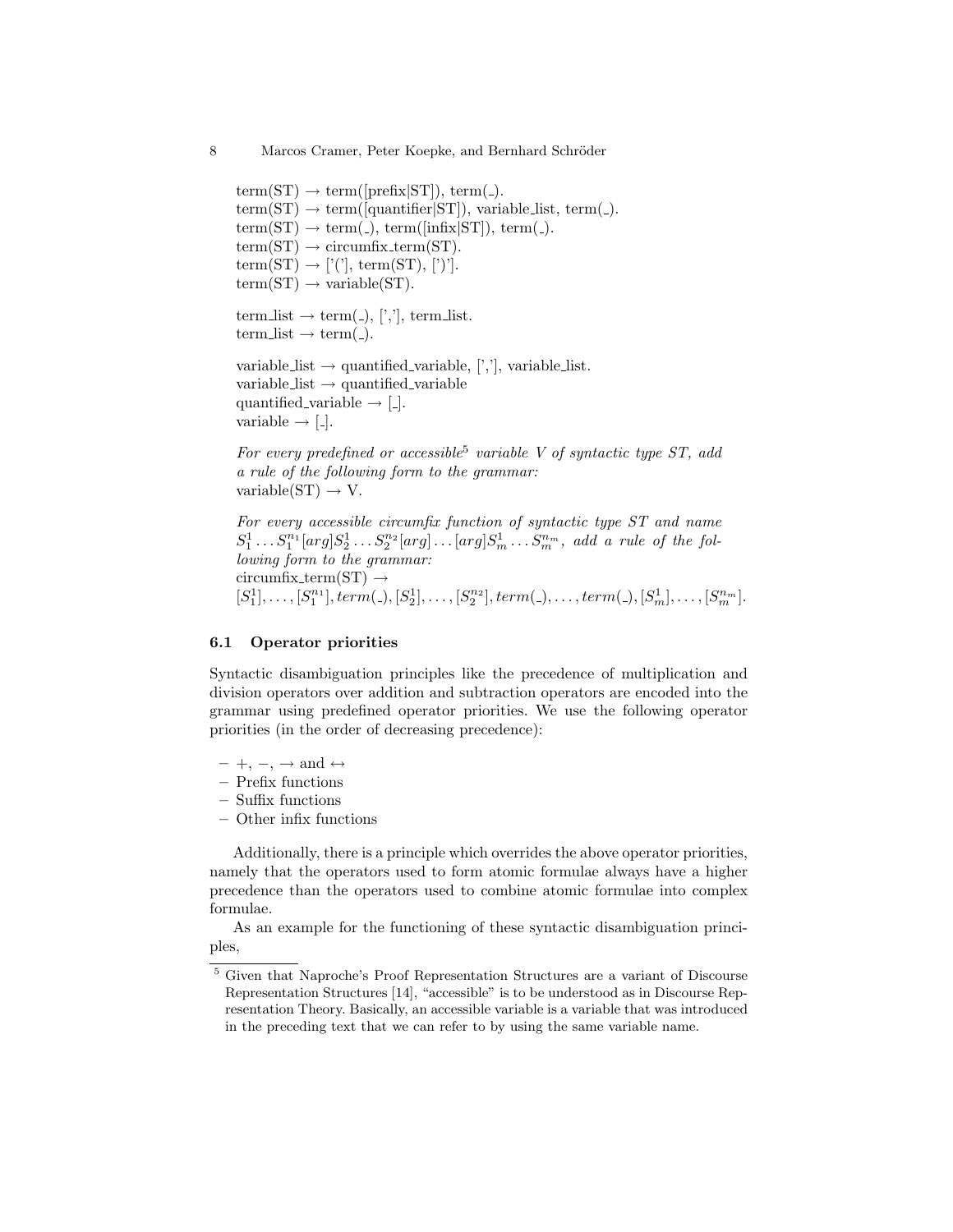$$
(1) \ x + yz = \sin an! \land x = y \rightarrow z - y + z = 0
$$

is disambiguated as

(2) 
$$
((x + (yz)) = \sin(a(n!))) \land (x = y) \rightarrow (((z - y) + z) = 0).
$$

In all cases that we are aware of, these syntactic disambiguation principles lead to an intuitive reading of the symbolic expression.

#### 6.2 Defaultness of the syntactic type classical

As already alluded in section 3, the syntactic type classical is the default syntactic type for newly introduced functions. This principle is implemented into the grammar by an additional constraint that in the second to fifth DCG rule specified above, as well as in the rule "variable  $\rightarrow$  [ $\cdot$ ].", the syntactic type of a term may not be instantiated to infix, prefix, quantifier, suffix or circumfix. For example, the requirement of the final term to have "suffix" as syntactic type in the second rule means that this syntactic type must already be associated with the term when parsing it and may not be attached to the term afterwards. There is a limited list of predefined infix function symbol  $(., +, -, *,., \circ, /)$  for which this constraint does not apply.

In practice, this constraint means that when you are quantifying over a function, this function may be used with classical syntactic type or, if a preferred infix function symbol is used, with infix syntactic type, but not with prefix, suffix or quantifier syntactic type. So  $(3)$  and  $(4)$  are allowed, but  $(5)$ ,  $(6)$  and  $(7)$ (with z read as an infix,  $f$  as a prefix and  $g$  as a suffix function symbol) are not allowed.

- (3)  $∃f f(a) = 0$
- (4) ∃ ∗  $x * x = x$
- (5)  $\exists z \ xzx = x$
- (6)  $\exists f \; fa = 0$
- $(7) \exists g \, ag = 0$

The defaultness of the syntactic type classical also explains why we don't formalise functions used in this syntactic way as circumfix functions. This would certainly be possible: A one-argument classical function  $f$  could also be considered a circumfix function with name f([arg]). However, this way we would not be able to account for the fact that a function that was introduced without fixing its syntactic type can be used with syntactic type classical.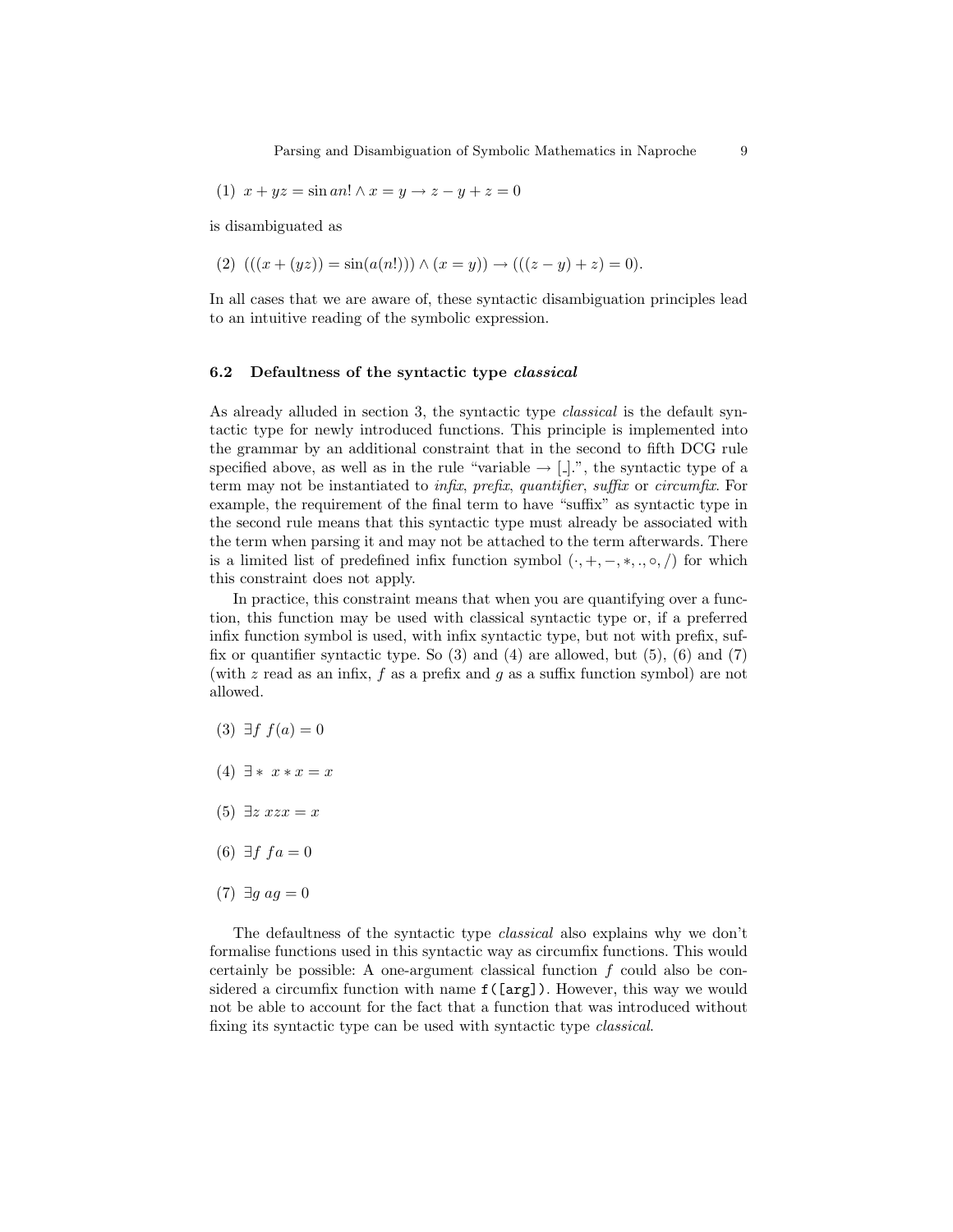#### 6.3 Predefined variables

It should be noted that we do not make the distinction between variables and constants that is usually made in the syntax of first-order logic and many other logical systems. In the semi-formal language of mathematics, there is a continuum between variable-like and constant-like expressions; this continuum is captured in Naproche through the use of dynamic quantification inherent in Discourse Representation Theory [14], so that the bivalent distinction used in first-order logic is not needed.

However, logical constants are still treated in a special way, namely as "predefined variables". These are also given a predefined type and syntactic type as follows:

| Predefined variable                               | Type                                          | Syntactic type |
|---------------------------------------------------|-----------------------------------------------|----------------|
| $\rightarrow, \leftrightarrow, \wedge$ and $\vee$ | $[o, o] \rightarrow o$                        | inf x          |
|                                                   | $[o] \rightarrow o$                           | prefix         |
| $\forall$ and $\exists$                           | $[var( _{\neg}, X), X - o] \rightarrow o$     | quantifier     |
|                                                   | $[T, T] \rightarrow o^6$                      | inf x          |
|                                                   | $\left[ \cdot, \cdot \right] \rightarrow o^7$ | inf x          |

#### 6.4 Kinds of variables

In the parsing process we distinguish different kinds of variables:

- Predefined variables (logical constants)
- Bound variables
- Variables that were implicitly introduced earlier on in the symbolic expression and are now reused
- Accessible variables whose antecedent is in the same sentence
- Accessible variables whose antecedent is in a preceding sentence
- Implicitly introduced variables

When trying to parse a variable, we always first try to parse it according to a variable kind higher up in the above list before trying the kinds lower down in the list. Once a variable has been parsed in one way, it may no longer be parsed in such a way as to be of a kind that is mentioned later in the above list than the kind that it has already been assigned. This means, for example, that if  $x$ is accessible and we parse  $\exists x \ x + x = x$ , then all instances of x in this formula are bound by the existential quantifier; none of the instances of  $x$  refers to the accessible variable.

<sup>&</sup>lt;sup>6</sup> i.e. the two arguments must be of the same type

<sup>&</sup>lt;sup>7</sup> i.e. the two arguments may be of distinct types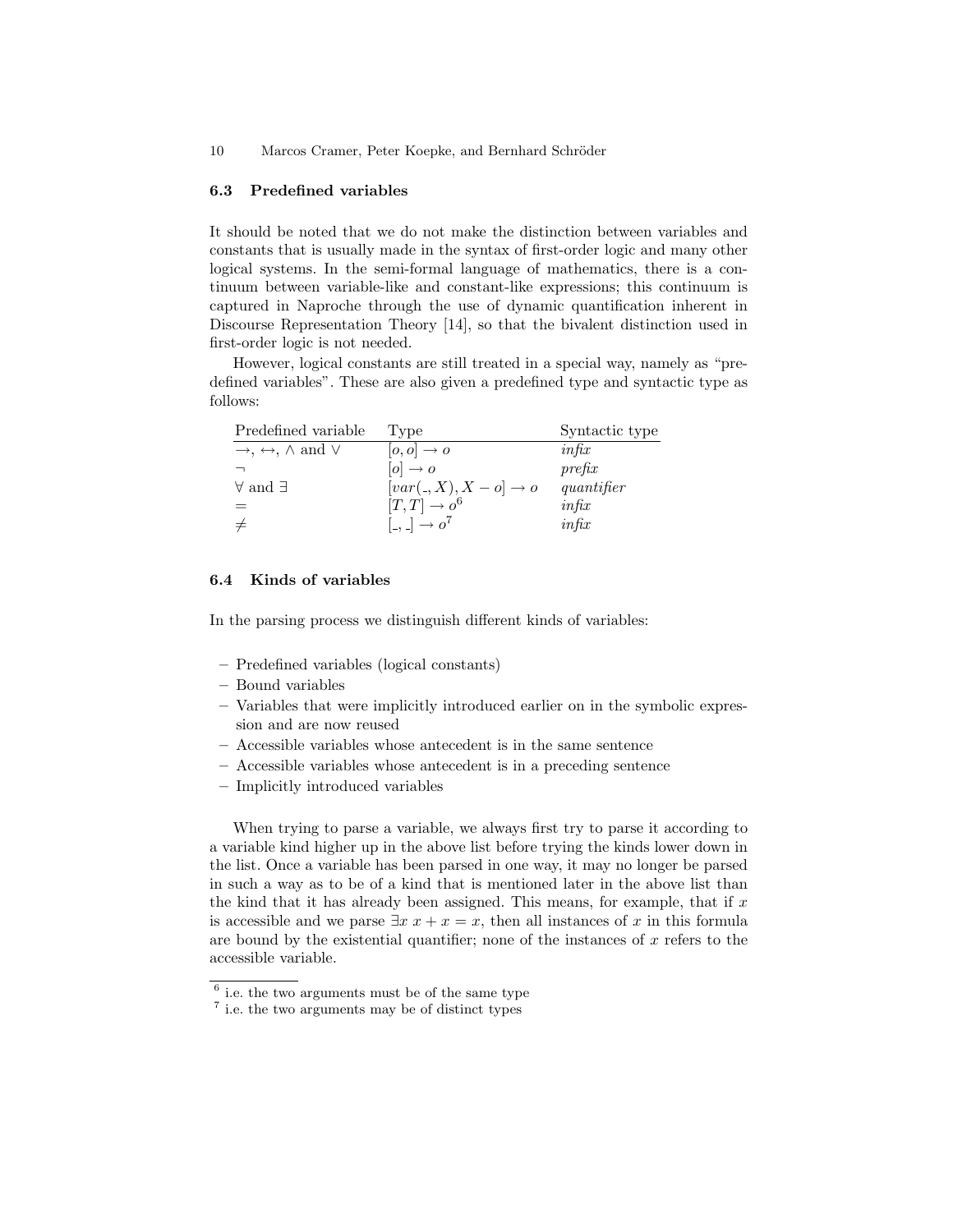#### 6.5 Coverage of the formula grammar

The formula grammar can cope with almost all terms that serve as definite noun phrases and formulae found in mathematical texts. Here is a list of formulae that can be correctly parsed and disambiguated by it:

$$
x(y + z) = 0
$$
  
\n
$$
x = y < z
$$
  
\n
$$
x *_{G} x = x
$$
  
\n
$$
\sum_{i=0}^{n} i = \frac{n(n + 1)}{2}
$$
  
\n
$$
x_{0} \lim_{x \to x_{0}} f(x^{2}) = 2f(\frac{x_{0}^{x_{0}}}{2}) \neq f'(N!)
$$
  
\n
$$
T = m_{0} \frac{l^{2}}{2} ((cos \varphi_{0} \varphi_{0}')^{2} + (-sin \varphi_{0} \varphi_{0}')^{2})
$$

Of course, these formulae can only be parsed if the types and syntactic types of the function symbols appearing in them are known in advance. This information is created by the quantterm grammar described in section 7 when the functions are introduced.

There are some limitations of the current implementation of the formula grammar that we are aware of: Firstly our formula grammar can only handle variable binding if the occurrence of the variable that binds the other occurrences precedes the bound occurences. Hence the formula grammar cannot handle the integral notation of the form  $\int f(x)dx$ , where the first occurence of x is bound by the final occurence of  $x$ . Furthermore, the formula grammar can currently not cope with formula fragments like " $= 0$ " nor with formulas containing triple dots like " $n \in \{1, \ldots, N\}$ ". However, we believe that the approach presented in this paper constitutes a framework for tackling even these harder cases, i.e. that the current limitations are not due to principle limitations of our approach, but rather due to the prototypical character of the implementation.

As already mentioned in the introduction, a quantitative evaluation of the coverage of the formula grammar is a highly nontrivial task. It involves reformulating the natural language context of the formulae in a controlled natural language, so that a full semantic analysis of the context can be achieved. This has so far only be accomplished for the first chapter of Landau's *Grundlagen* der Analysis, where the formula grammar parsed and correctly disambiguated all formulae [4].

## 7 Quantterm grammar

Consider the following example text from [15]:

(8) Suppose that, for each vertex v of K, there is a vertex  $q(v)$  of L such that  $f(st_{K}(v)) \subset st_{L}(g(v))$ . Then g is a simplicial map  $V(K) \to V(L)$ , and  $|g| \simeq f$ .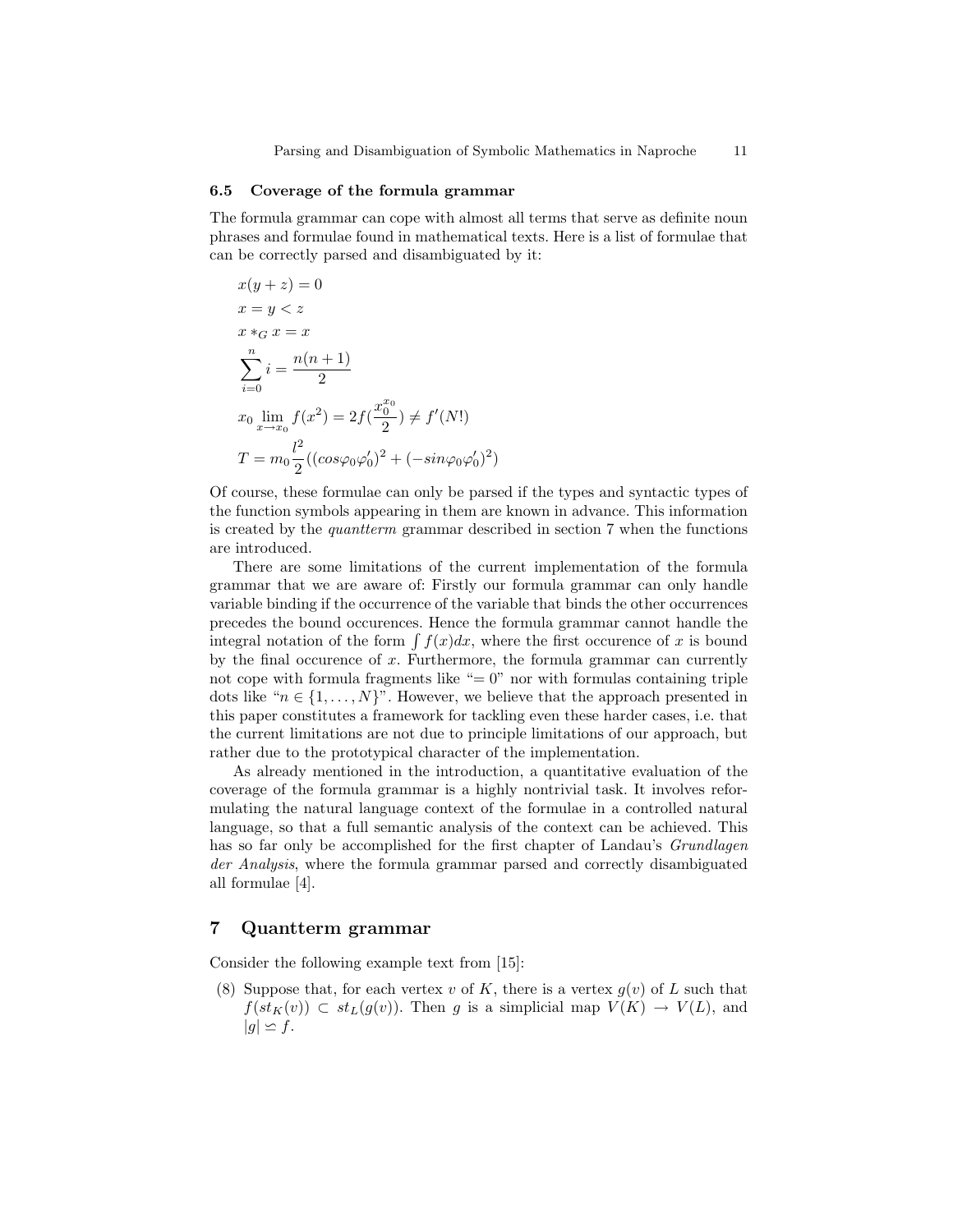Here the natural language quantification "there is a vertex  $g(v)$ " locally introduces a new vertex to the discourse; but since the choice of the vertex depends on  $v$  and we are universally quantifying over  $v$ , it globally introduces a function g to the discourse. In the next sentence there is an explicit reference to this implicitly introduced function.

Quantterms are symbolic expressions that appear in the scope of a natural language quantification, and are either just simple variables (in which case we call them simple quantterms), or, like in the above example, complex expressions that implicitly introduce a function to the discourse.

In order to discuss the functioning of quantterms, consider the following three example sentences:

- (9) There is some y such that  $R(y)$ .
- (10) For every x there is some y such that  $R(x, y)$ .
- (11) For every x there is some  $g(x)$  such that  $R(x, g(x))$ .

As described in [8], the premise added to the premise list for representing the information from (9) would not be  $\exists y R(y)$ , but  $R(c_y)$  for a new constant symbol  $c_y$ . The reason for this replacement of existentially quantified variables by constant symbols is that the first-order quantifier ∃ does not have the dynamic properties of the natural language quantification with "there is": After stating sentence  $(9)$ , we can later use the symbol y to refer to the same object that was introduced by this sentence. If we represented the content of the sentence by  $\exists y R(y)$ , then the scope of the y would only be this formula and could thus not include later uses of y. By using  $R(c_y)$  for the content of (9) and replacing later uses of y by  $c_y$ , we do get the wanted coreference between the y in (9) and the later y.

This replacement of an existentially quantified variable by a constant is a special case of *skolemization* [2][8]. In the representation of sentence (10) we make use of the more general kind of skolemization, which involves introducing new function symbols rather than new constant symbols. Its representation becomes  $\forall x R(x, f_y(x))$ , where  $f_y$  is a newly introduced function symbol;  $f_y(x)$  replaces all occurrences of y in the scope of  $\forall x$ , where the argument x makes explicit that the choice of  $y$  depends on the value of  $x$ .

In the case of sentence (11),  $g(x)$  can at first be considered to just be a complex variable name, usable in this very form later on in the sentence. Just as in the case of sentence (10), we skolemize this variable and make its dependencies explicit; in this case  $q(x)$  depends on x. All this is the same as for sentence (10). But now we have to take into account that the author made this dependency explicit by writing  $g(x)$  instead of y. This makes it possible to identify g with the skolem function that skolemization gives rise to, and to use this  $g$  as a function outside the universally quantified sentence in which  $g(x)$  was introduced.

Now let us look at a somewhat more complex example:

(12) For all x, y there is some  $g_x(y)$  such that  $R(x, y, g_x(y))$ .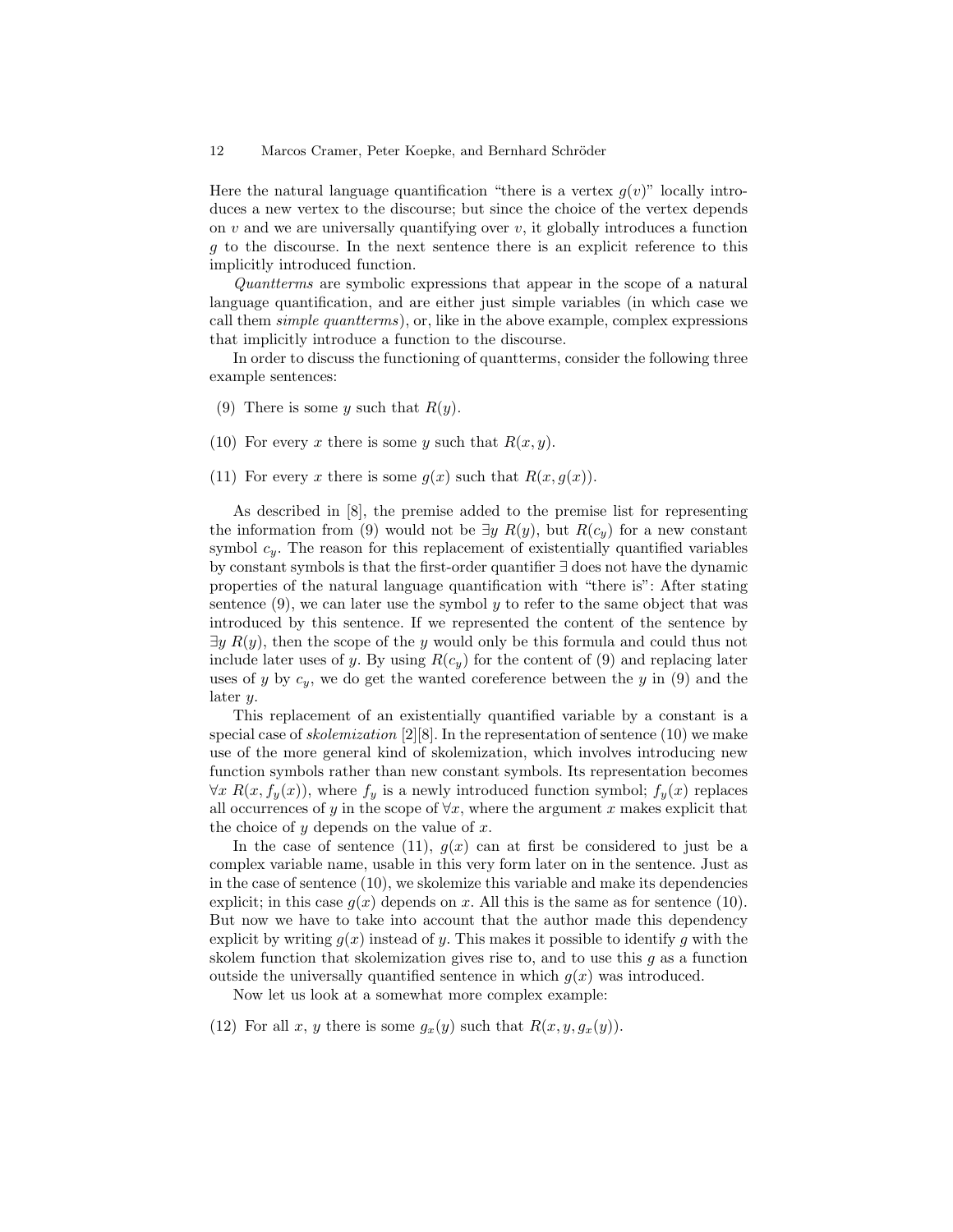After this sentence, we want to be able to use a function of syntactic type  $\langle circumfix,classical \rangle$  named  $g_{\text{-}}\$ [arg] }. So already when parsing the quantterm, we want to identify this syntactic type and name of the head function. This is done by recursively allowing the head function of a quantterm to be again a quantterm. So in the case of  $g(x)$  in (11), g may again be a quantterm, and is actually a simple quanterm. Now in the case of  $(12)$ ,  $q_x$  is first identified as head function of syntactic type classical, and is further analysed as quantterm. This further analysis recognises  $q_x$  as circumfix function  $g_{-}$  [[arg]}.

### 7.1 Disambiguating quantterms

Now one problem is that the quantterm grammar finds a number of possible readings for any input. For example,  $f(x, y)$  can be interpreted in four ways:

- 1. as two-place classical function  $f$  (depending on  $x$  and  $y$ )
- 2. as two-place circumfix function  $f(\text{[arg]},\text{[arg]})$  (depending on x and y)
- 3. as one-place circumfix function  $f(\text{[arg]},y)$  (depending on x)
- 4. as one-place circumfix function  $f(x, [arg])$  (depending on y).

Here we want to choose the first reading as the preferred reading to be used by the program. This is done by a special algorithm for selecting the preferred reading, which works as follows:

- Non-circumfix readings are always preferred over circumfix readings.
- Between two circumfix readings, one is preferred over the other if its circumfix name has an [arg] at a place, where the other has a symbol.
- A reading that has classical in the second position of the syntactic type list is preferred over one that does not. (This principle is needed, for example, to ensure that in  $f'(x)$ , ' is interpreted as a suffix function making  $f'$  classical rather than as a classical function making  $'(x)$  a suffix function.)
- When none of the above rules decides which reading is better, we recursively check which head function is preferred by those rules.

# 8 Disambiguation after Parsing

As mentioned in section 4, the type system is not capable of blocking all unwanted readings. This is due to the fact that our type system is not fine-grained enough. All objects that are not functions are of the same type, namely  $i$ . So, for example, both natural numbers and sets would be of the type  $i$ . If one has defined that for sets A, B, the expression  $A^B$  denotes the set of functions from A to B, and one has furthermore defined that for natural numbers  $m$ ,  $n$ , the expression  $m<sup>n</sup>$  denotes the *n*th power of m, then one has defined two functions of syntactic type  $\text{circumfix}, \text{suffix}$  and type  $[i] \rightarrow (i] \rightarrow i$ , both named  $\uparrow$  [[arg]}. Since their name, type and syntactic type are identical, they are indistinguishable during the parsing process. Thus, the ambiguity arising from this notational clash has to be resolved after the parsing process.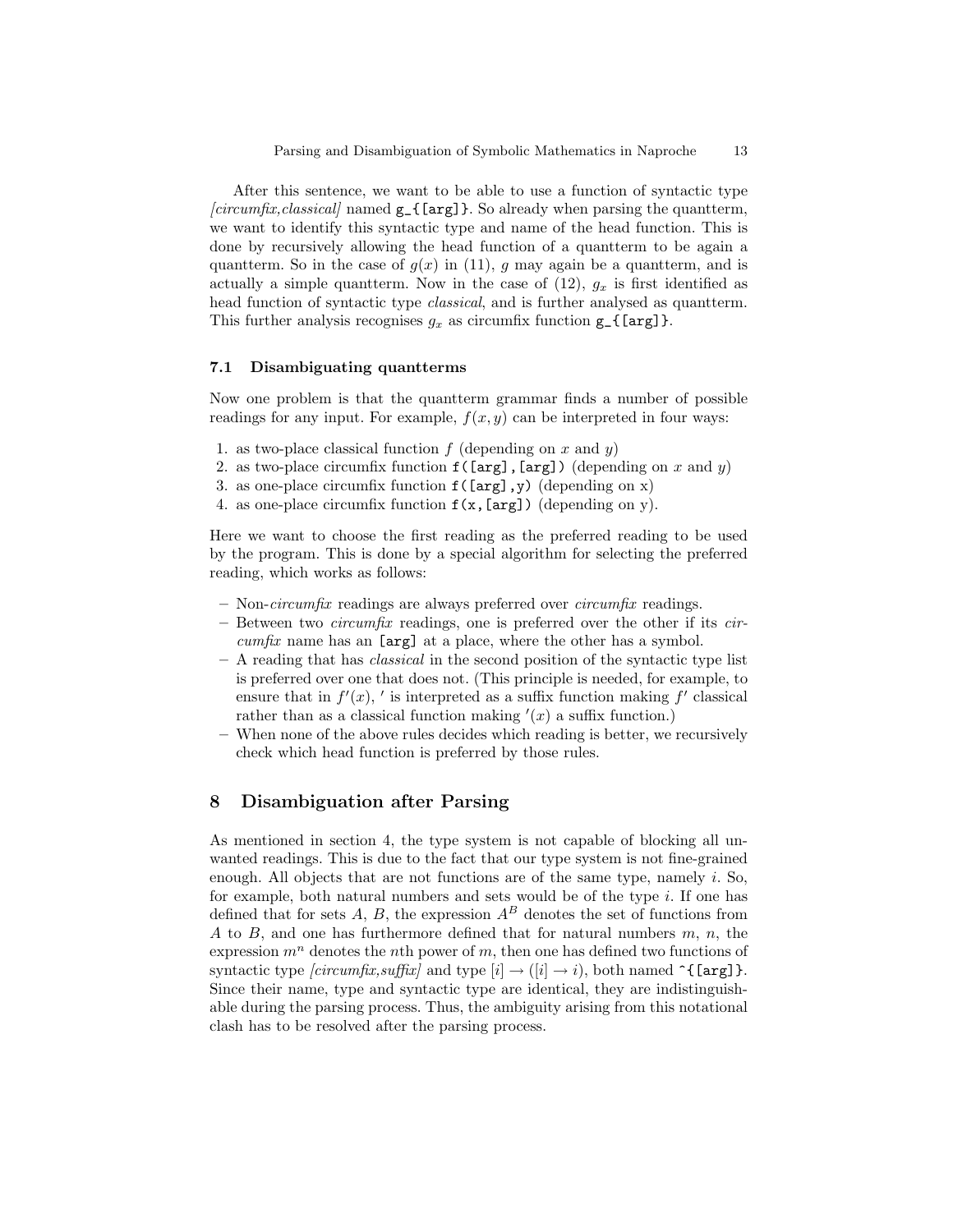After updating the Proof Representation Structure with the representation of a parsed sentence, the Naproche system checks this added representation for logical correctness. This checking process involves the checking of presuppositions [8]. The two just mentioned functions of equal name, type and syntactic type would trigger different presuppositions: The first would trigger the presupposition that both of its arguments are sets, whereas the second would trigger the presupposition that both of its arguments are numbers. Since it is not possible for both of these presuppositions to be fulfilled for a given pair of arguments, the ambiguity can certainly be removed in the process of checking the presuppositions.<sup>8</sup>

It is also possible that the type information needed for disambiguating a symbolic expression is only available after the completion of the parsing process for that expression. Suppose, for example, that a user has defined a relation ">" on both natural numbers and functions of natural numbers, and uses the symbol 1 not only for the natural number 1, but also for the identity function. Now consider the following sentence:

(13) For all  $x > 1$  such that  $x^2 + 1$  is prime we have  $R(x)$ .

If the exponential notation  $x^2$  is only defined for numbers and not for functions, then this sentence can be disambiguated using type information:  $x$  has to be of type *i* in " $x^2 + 1$ " and therefore also in " $x > 1$ ", and so the ">" in " $x > 1$ " refers to the relation on numbers and not the one on functions. But this typebased disambiguation of " $x > 1$ " was not possible during the process of parsing " $x > 1$ ", because at that point " $x^2 + 1$ " had not yet been parsed. In order to handle such type-based disambiguations that occur after that parsing of an expression, we use *type-dependency graphs*, which specify which reading of an expression depends on which type judgements. A detailed description of typedependency graphs would, however, go beyond the scope of this paper.

# 9 Related Work

For understandable reasons, most formal mathematics systems simplify symbolic mathematics to a purely formal language, thus avoiding the issues that our paper is intended to tackle. Even languages of systems that clearly aim at a higher degree of naturality, like Mizar [17] and SAD [19], still largely treat the symbolic parts of mathematical texts like a formal language. The only work outside Naproche we are aware of that recognises the problem of parsing and disambiguating symbolic mathematics as intertwined with the natural language component of mathematical texts and as of a completely different kind than

<sup>&</sup>lt;sup>8</sup> It is of course also possible that a user defines two clashing notations whose presuppositions may be fulfilled by the same argument(s); this, however, is almost certainly bad style, so that the user should get a warning from the system when this happens; nevertheless, the system does always choose one reading as the preferred one, using other heuristics, for example preferring notations that were defined later over ones that were defined earlier.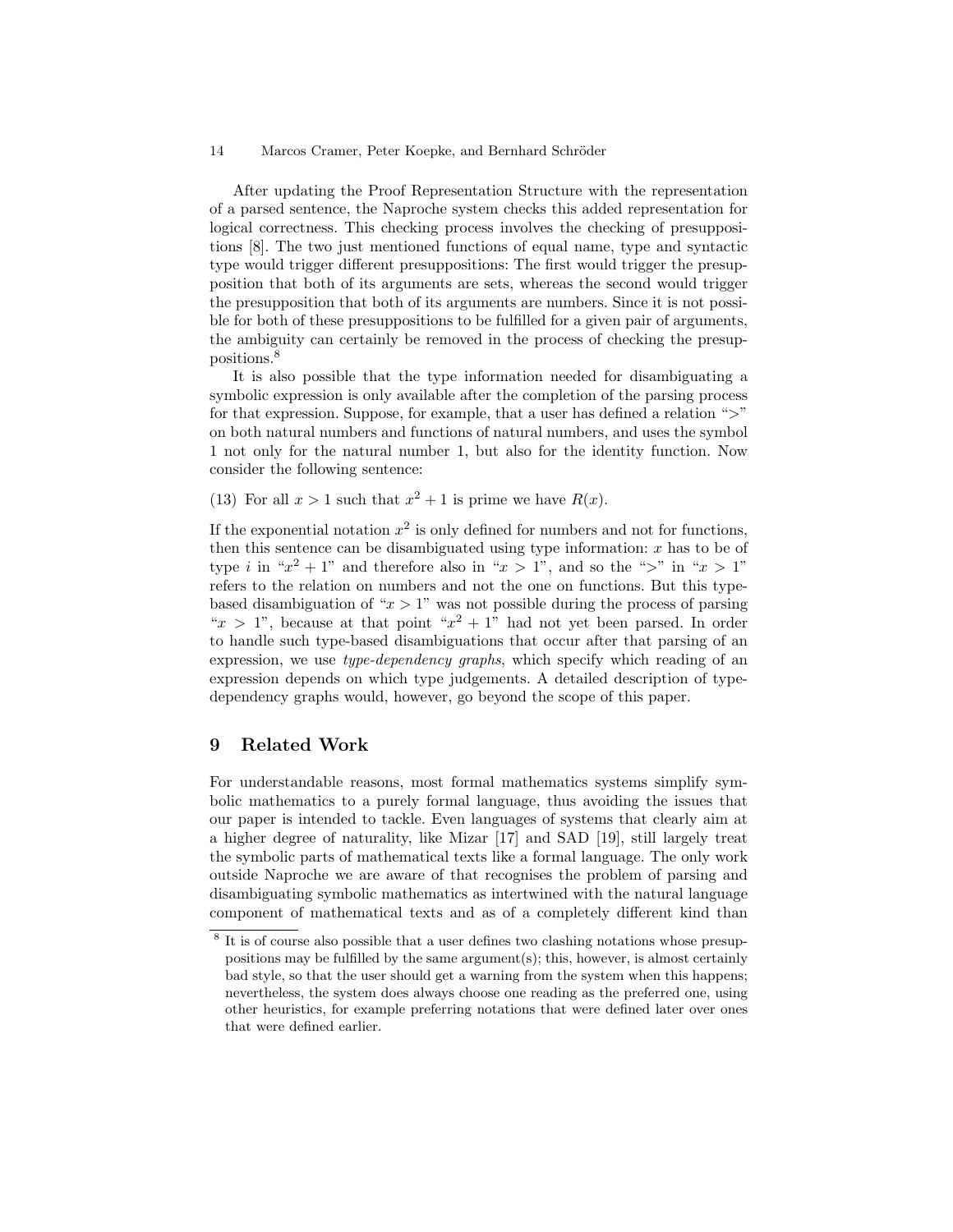parsing formal languages is Ganesalingam [9]. He has analysed the language of mathematics – including symbolic mathematics – in much detail and developed a very ingenious theory for "a computer language which closely resembles the language used by human mathematicians in publications<sup>"9</sup>. We owe him a lot, since his work has enhanced our understanding of the language of mathematics and has helped us to develop the ideas presented in this paper. There are, however, two main differences between Ganesalingam's approach and ours:

Firstly, he has a methodological principle that no mathematical content is encoded directly into his theory, and he considers such syntactic disambiguation principles as the precedence of multiplication over addition as part of mathematical content.<sup>10</sup> Thus he does not encode such principles into his theory, but requires the author to write sentences of the following form in order to get the desired disambiguation of arithmetic expressions:

(14) If m, n and k are natural numbers, then " $m + nk$ " means " $m + (nk)$ ".

We on the other hand do not want to require the author to write things that mathematicians do not normally write, and so decided to encode some basic syntactic disambiguation principles directly into our theory.

Secondly, as already alluded in section 4, he relies much more heavily on a type system than we do for disambiguating symbolic mathematics. This is due to the fact that he does not include presuppositions into the disambiguation machinery. By making use of presuppositions for disambiguation, we were able to attain similar goals as Ganesalingam with a much more coarse type system. One of the benefits of the coarseness of the type system is that we do not require the author to make statements whose only goal is to influence the typing of symbolic material.

## 10 Conclusion

We have presented the difficulties that a computer program for analysing mathematical texts faces with respect to symbolic mathematics, given that the input language is to be as similar as possible to the language that mathematicians commonly use in journals and textbooks. We have described how these difficulties are solved in the Naproche system, and compared this solution to Ganesalingam's solution.

## References

- 1. Avigad, J., Donnelly, K., Gray, D., Raff, P.: A formally verified proof of the prime number theorem (2007), ACM Transactions on Computational Logic 9 (1:2).
- 2. Brachman, R., Levesque, H.: Knowledge Representation and Reasoning (2004), Morgan Kaufmann Publishers, Massachusetts, US.

 $9$  Page 9 in [9]

 $10 \text{ Page } 105 \text{ in } [9]$